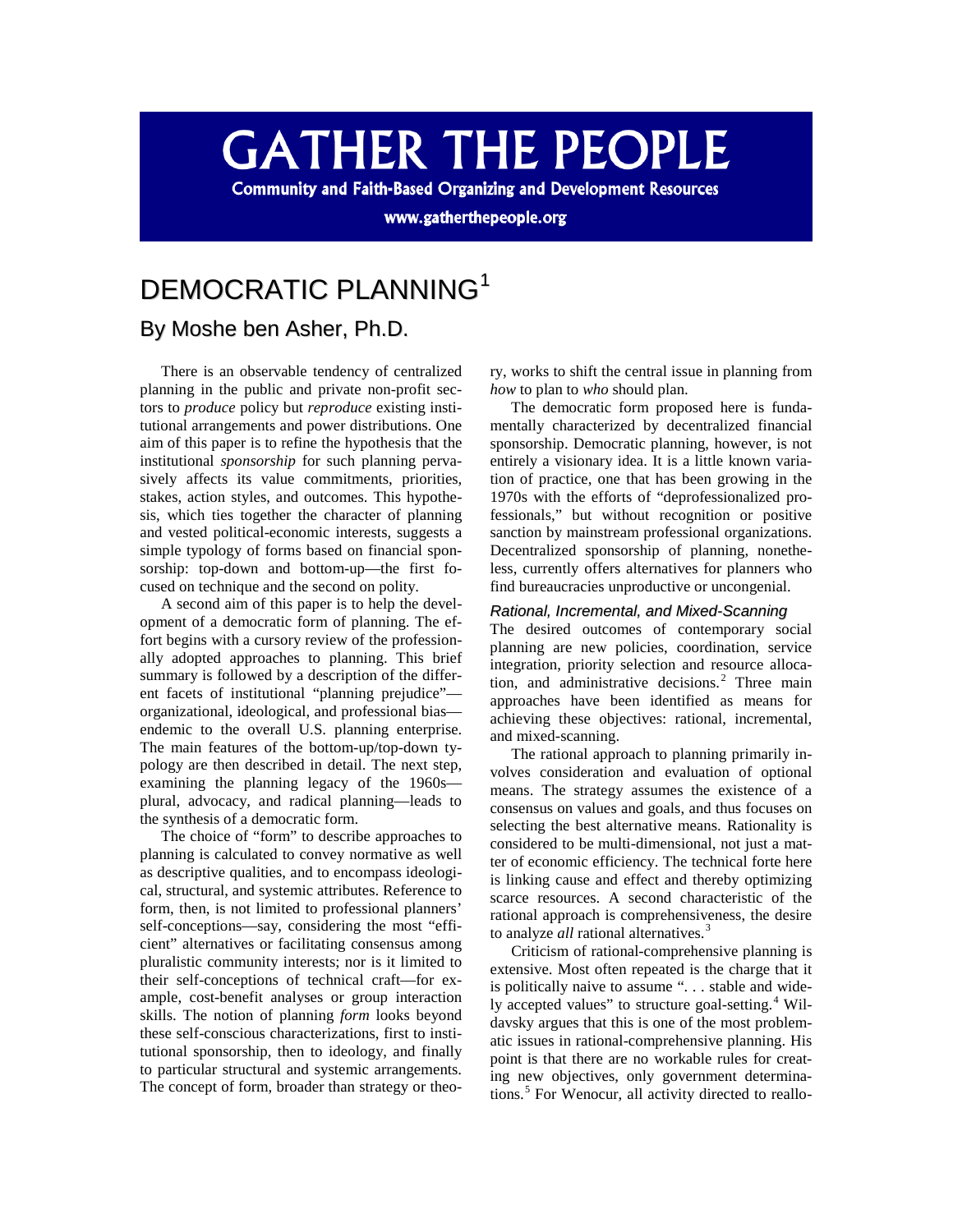cate scarce resources is essentially political, and "rational decision-making models tend to ignore this dimension of social planning and thereby frequently serve the latent function of system mainte-nance, even as they seem to propose change."<sup>[6](#page-12-0)</sup> Claims to rational efficiency and consistency are attacked as meaningless if not misleading, assuming as they do, agreed-upon objectives and an ab-sence of conflict.<sup>[7](#page-12-1)</sup> The general perspective is that so-called rational planners are not neutral but con-strained by "... the preference of the 'prince'."<sup>[8](#page-12-2)</sup> Other writers join this refrain by declaring the model inherently elitist and change-resistant.<sup>[9](#page-12-3)</sup>

Another charge leveled against the rationalcomprehensive approach is that it doesn't work. Wenocur describes it as ". . . a costly and protract-ed exercise in futility."<sup>[10](#page-12-4)</sup> The argument is that while social and economic costs are well considered by rational planners, they ignore the paucity of impact their planning has on budget appropriations. Wenocur's observations of rational planning in local United Way organizations tend to confirm that the approach "provides decision-makers with technical devices for ordering value preferences, but *apart* from the allocations process. It does not include mechanisms for resolving the clash of values in the more politicized allocations arena."[11](#page-12-5) [Emphasis added.] The model is said to focus attention on ". . . the internal qualities of the [planning] decisions and not to their external effects." $12$ 

The incremental approach claims to describe planning as it actually occurs. The built-in assumptions are that human capacities for rational problem-solving are limited because of economic and technical constraints, and possibly organizational and social ones too. Given pluralistic interests, conflict and error are said to be reduced by planning for change in small increments, a process of sub-optimization according to critics.<sup>[13](#page-12-7)</sup> Reaching for consensus as it does, incremental planning is viewed as especially appropriate when values and goals are not clear or agreed upon. The central theme of the incremental approach, then, is not rational means-ends analysis but consensusbuilding, integrating "selection of value goals and empirical analysis of needed action."<sup>[14](#page-12-8)</sup>

Proponents of incremental planning rely on a pluralist political perspective. For Rondinelli, planning is ". . . a process of facilitating adjustment among competing interests within a multinucleated governmental structure.  $\ldots$   $\ldots$  <sup>[15](#page-12-9)</sup>. The incremental approach is problematic on two counts: It promotes an unrealistic view of government and bureaucratic functionaries as neutral arbiters of conflicting interests. It also implicitly denies the existence of any differential in access to public officials enjoyed or suffered by different interest groups.

The mixed-scanning approach to planning, more recently evolved, presumably combines the best of both incremental and rational worlds. The aim in practice is to combine fundamental rational choices and incremental decisions.<sup>[16](#page-13-0)</sup>

# *Organizational, Ideological, and Professional Biases*

The foregoing is a bare and selective review of description and commentary on the three planning approaches in general use. Although a great deal more can and has been said, $17$  the particular focus here is on the whole centralized, institutional planning enterprise. Much of this criticism centers on the ideological and professional biases of bureaucratic planners, and the organizational context for their activities.

Ecklein and Lauffer state that ". . . American planners have neither the mandate nor the tools to influence or direct basic changes in the fabric of society." They see the U.S. planning enterprise as limited to studying and improving system linkages, and creating or expanding services, a circumstance they attribute to a "lack of comprehensiveness."<sup>[18](#page-13-2)</sup> Friedmann's analysis of the structural characteristics of the planning environment suggests another explanation. His experience is that it is not unexpected ". . . to find a distinctive style of national planning in every society . . . associated with different combinations of system variables, including the level of economic development attained, the form of political organization, and historical tradition."[19](#page-13-3) Similarly, Perlman and Gurin state that most of the differences in social planning practice are accounted for by ". . . the *organizational context* in which the activity is conducted." They cite Mayer Zald's observation that the practitioner "... is guided by the structure, aims, and operating procedures of the organization that pays the bill. $"$ <sup>2</sup>

# *Organizational Context*

We may usefully inquire, then, into the kind of organizational context government provides for planning. In describing the competition for health care resources, a major activity area for counties, Alford's perspective is that government is not a neutral arbiter of competing interests but ". . . represents changing coalitions of elements drawn from various *structural* interests."<sup>[21](#page-13-5)</sup> [Emphasis added.] Structural interests are classified as "dominant," "challenging," or "repressed." Dominant interests need not continuously organize to protect themselves, because their institutional agents do that for them.<sup>[22](#page-13-6)</sup> On the other hand, "... enormous political and organizational energies must be summoned by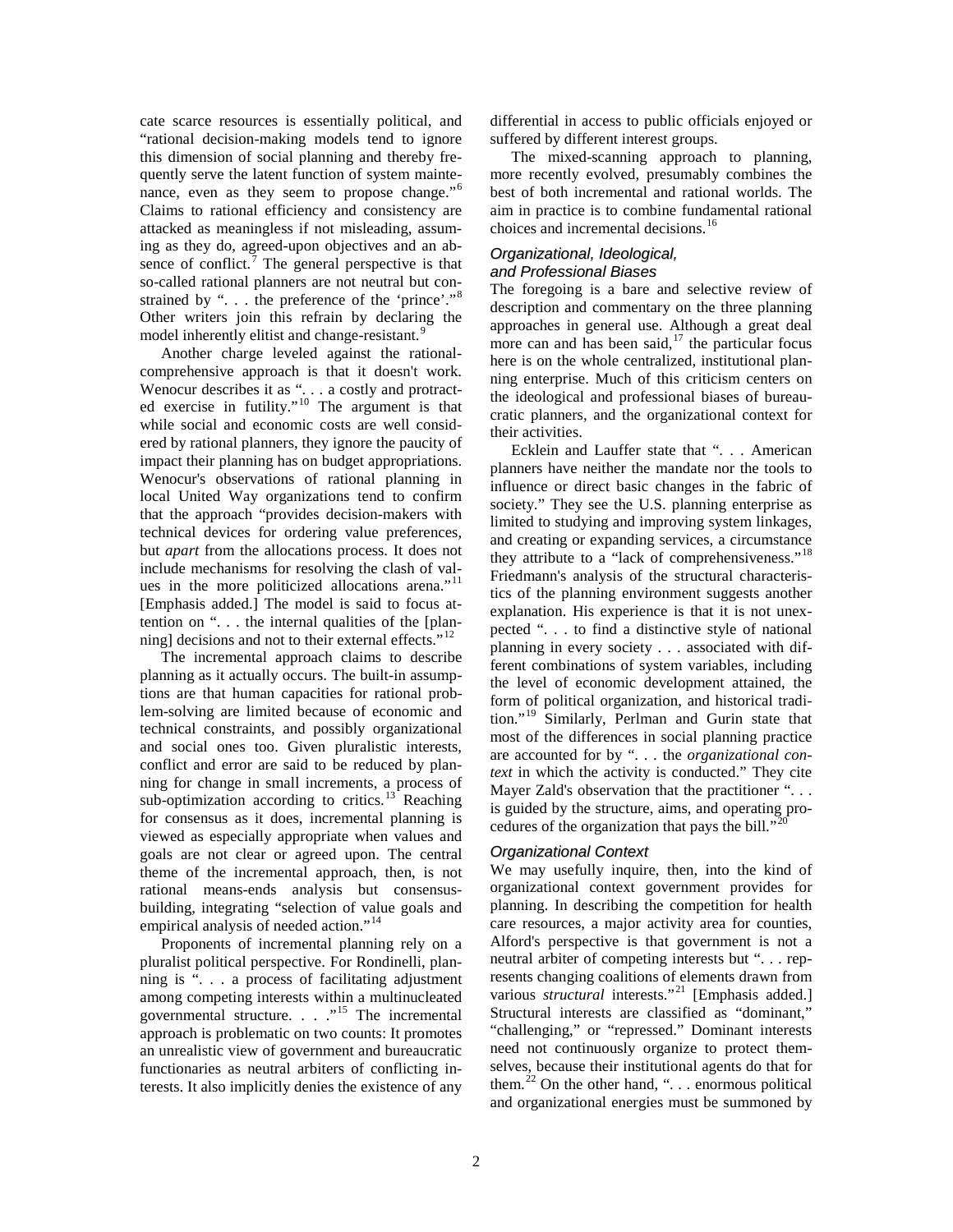repressed structural interests to offset the intrinsic disadvantage of their situation."<sup>[23](#page-13-7)</sup>

Using Alford's framework to create an overview, a secondary hypothesis here is that a structural analysis of county government would reveal real estate and construction and industrial interests as dominant, equipment and furnishing supply interests and possibly organized labor as challenging, and taxpayers and service recipients as repressed. Agencies within the system—departments, commissions, ad hoc advisory groups, and outside consultants—would be expected to be in the service of dominant structural interests.

The environment of planning promotes a process in which planners, rational or otherwise, are guided by preset objectives. $^{24}$  $^{24}$  $^{24}$  This point suggests an important difference between planners' "input and output constituencies." Input constituents are members of superordinate groups, community influentials, political decision-makers, etc. The input constituency is the *resource base* " . . . to which the organization acknowledges a responsibility in determining its policy and program." Output constituents, targets for the organization's services, are subordinate groups, ordinary householders, unemployed workers, the medically indigent, and welfare recipients. In studying the effects of these constituencies as variables in organizational innovation, Warren concludes that ". . . organizational policy and program are more sensitive to the interests of the input constituency than to those of the output constituency."<sup>[25](#page-13-9)</sup> Ecklein and Lauffer's interpretation of these dynamics is that ". . . planning efforts may be biased towards the provision of services and the establishment of programs aimed at changing individuals rather than changing the basic structural arrangements of society."<sup>[26](#page-13-10)</sup>

Kramer's studies of community development in Israel and the Netherlands are related in that they examine the effect of organizational context on the practice of a social work change-oriented subspecialty. He outlines some of the formal functions of government sponsorship and subsidization, including legitimization of the change agent and the accompanying role, objectives, and scope of avail-able resources.<sup>[27](#page-13-11)</sup> Kramer observes ". . . a remarkable similarity in the manner in which the goals of community development in the two countries were shaped largely by the governmental sponsor and subsidizer."<sup>[28](#page-13-12)</sup> He downgrades the potential of community development as a force for change in Israel and the Netherlands, presumably because government sponsorship and professional cadres reduce it to a mechanism for ". . . social stability and control—for system maintenance, not institutional change."[29](#page-13-13) Kramer's observations confirm that community development practitioners presumably social planners too—are limited in the issues they promote and action styles they adopt by the organizational context in which they operate: the professional is permitted by the government to use only methods and techniques that are "ameliorative and nonpolitical, do not lead to conflict, and do not require the use of pressure tactics."[30](#page-13-14) Geoffrey Vickers is cited by Kramer elsewhere to enunciate the principle: ". . . the source of resources determines the type and standards of success and failure, character of decision-making, accountability, and the external relations of an organization."[31](#page-13-15)

#### *Ideological Bias*

There is little uncertainty that centralized, institutional planning is pervasively influenced and biased by the organizational context in which it occurs. The ideological character of this organizational bias is equally of concern. Bolan states that planners ". . . have taken for granted the stability and desirability of the existing social order, as well as the institutions which achieve and shape it. They have tended to overlook the ideological and psychological dimensions influencing the planning process.  $\ldots$ ."[32](#page-13-16)

A number of writers identify ideological underpinnings of contemporary centralized planning. Cloward and Piven propose that ". . . planners are committed to the bureaucracies and . . . they are committed to the functions the bureaucracies perform in a capitalist society for a capitalist class."[33](#page-13-17) They reject the idea of planners as politically neutral, rational professionals acting in some broadly defined unitary public interest. Krause, with a similar perspective, sees health planning per se as a kind of "technocratic ideology . . . to justify the status quo in health services. . . . "<sup>[34](#page-13-18)</sup> And Friedmann includes among "environmental" influences on planning, ". . . dependency of the economic system on private enterprise [and] characteristics of enter-prise and entrepreneurial behavior."<sup>[35](#page-13-19)</sup>

The relationship between organizational context and ideology seems to be an international phenomenon. Musil describes a needs assessment study that surveyed householders, industrial and economic organizations, administrators, and politicians in Czechoslovakia. While the resulting plan was of little value in allocating resources, survey findings did provide insights about relationships between opinions on urban problems, priorities for action, social roles, and ideology. One finding was that opinions about service deficiencies ". . . depended on social positions and roles, on professional ideo-logies, and also on demographic variables."<sup>[36](#page-13-20)</sup> Musil notes, ". . . planners themselves are no exception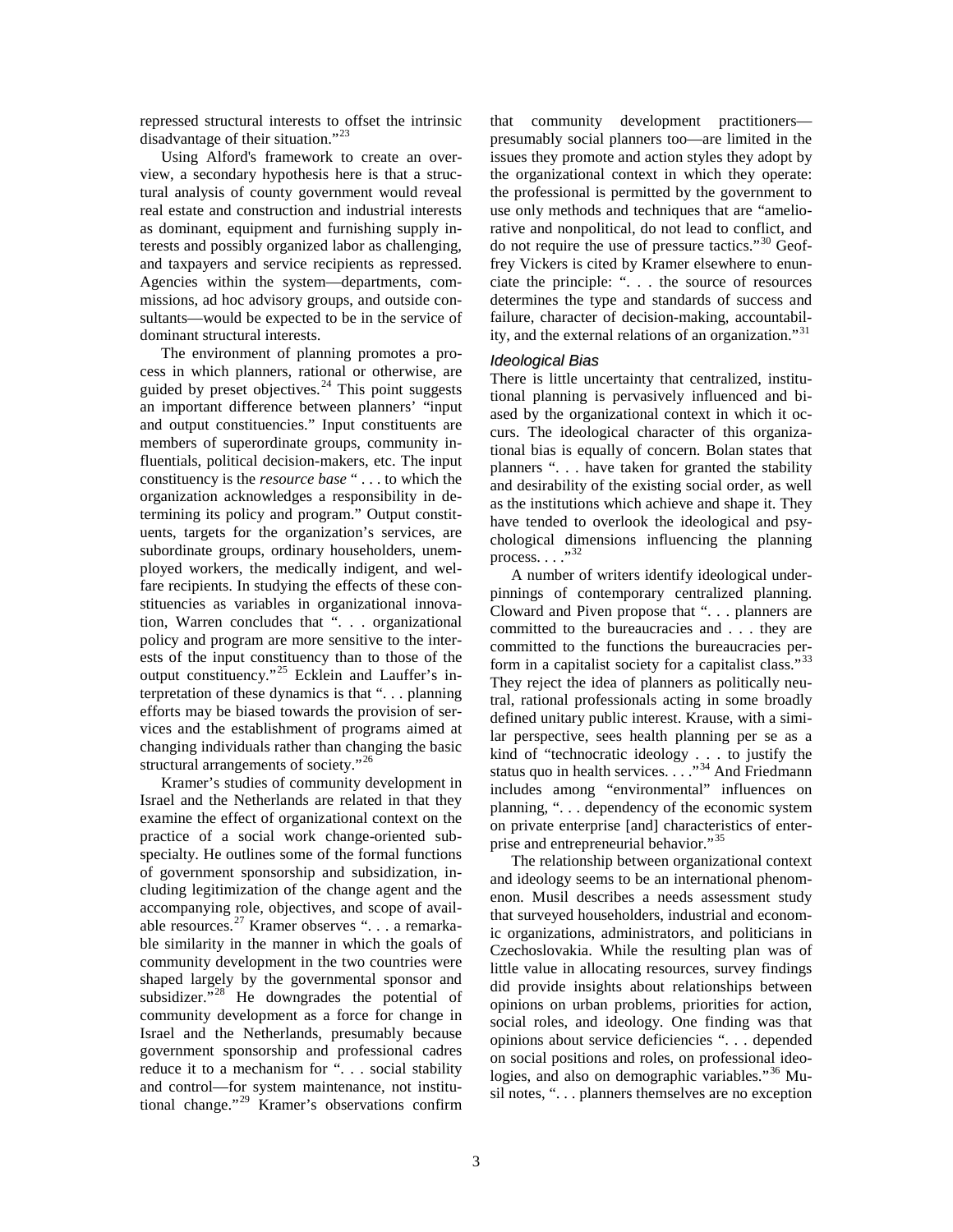in this respect and that their professional views, upon which they base their decisions, include ele-ments of individual and group biases."<sup>[37](#page-13-21)</sup>

Alford's study of planning in New York for health care reform characterizes bureaucrats and planners as ". . . class-based and class-oriented . . . within the severe limits imposed by the political and economic privileges held by a relatively small part of the population."<sup>[38](#page-13-22)</sup> Alford's observations support the general theme presented here: no small part of governmental planners' ideological loyalty is to the idea that freedom is to be understood as free enterprise, the market system under the domination of transnational corporations.[39](#page-13-23)

Sardei-Biermann's exploration of the relationship of city planning and urban development in capitalist countries lends some perspective on links between more general forms of planning and capitalist ideology. The basic thesis explicates contradictions between ". . . the conscious intentions and functions of control of capital and the activities and functions of city planning."[40](#page-13-24) Three stages of city planning are posited for an evolving capitalist state: traffic planning, the threshold prerequisite to largescale urban capital utilization; zoning and traffic planning, the anticipatory arrangement of real estate uses to enhance capital employment and production; and comprehensive city and regional planning.<sup>[41](#page-13-25)</sup> Sardei-Biermann argues that "the crucial problems of city planning lie within the fact that it is both determined and at the same limited by capital utilization." The point seems to be that public sector planning objectives are ". . . reactive to the constraint of preserving capital utilization and surplus value creation."[42](#page-13-26) Castells has a complementary hypothesis that planners have no stake in opposing urban decay which benefits capitalist interests. [43](#page-13-27) His survey of current urban deterioration, highlighting forces of metropolitanization, suburbanization, and socio-political fragmentation, illustrates the capitalist interest in sustaining unchecked, destructive urban growth; $44$  and that "the implacable logic of urban decay is reversed not by the urban planners but by the urban movements."<sup>[45](#page-13-29)</sup>

#### *Accessibility & Advocacy*

The capitalist/free enterprise ideology that underpins institutional planning explains to a large extent the differential accessibility of planners and decision-makers to market (producing) and non-market (consuming) groups. The picture is one of service consumers who do not have a *market* stake in government output, and private corporate producers with large stakes in the expansion of government spending and debt. This would seem to be the heart of institutionalized "planning prejudice." The issue for students of planning is how planners in the future will define their professional roles, whether they will interfere with or ignore market interests and free enterprise ideologies.

Addressing the 1966 conference of Planners for Equal Opportunity (PEO), Frances Fox Piven asked, ". . . what are you [planners] going to do in your offices?"[46](#page-13-30) Earlier in the conference the keynote speaker had charged that the mainstream of professional planners have ". . . forgotten [their] commitment to the welfare of all citizens and to cities.  $\ldots$  ."<sup>[47](#page-13-31)</sup> In a spirit of reform, the conferees drafted and forwarded their recommendations for amendments to the code of ethics of the American Institute of Planners (AIP). The suggestions made by the author of the conference position paper keyed in on planners' ethical responsibilities to minority populations and the need to support the participation of those people affected by the planning process. Another theme in the proposed changes was protection of planners from employment termination without due process for conduct that adheres to professionally sanctioned standards.[48](#page-13-32) At one point, PEO looked to AIP for funding to support advocacy planning. The response to these reform proposals indicated that the majority of AIP members articulated a "strong feeling of concern whether [a] professional body can support program involving criticism of other members of the profession." $49$ <sup>The</sup> put-down of advocacy by the American Society of Planning Officials was even more pronounced.<sup>[50](#page-13-34)</sup>

Returning to Piven's question of what planners can do to bring about social change—probably without the support of professional associations options and prospects appear to be few and dim. Kaplan proposes that reform minded planners become "inside advocates." He acknowledges the serious if not impossible difficulties in assuming such a role, but promotes it nonetheless as a kind of morally benighted mission.<sup>[51](#page-13-35)</sup> Davidoff plays the same theme with a minor variation: he suggests that white planners have an obligation to work within government agencies and if hemmed in too tightly " $\ldots$  should work quietly or get out."<sup>[52](#page-13-36)</sup> Part of my hypothesis is that another form of planning, relying on bottom-up sponsorship, can provide genuine alternatives for professional planners. The foundation and practice implications of this option are discussed in the next two sections.

#### A SIMPLE PLANNING TYPOLOGY

The professionally sanctioned and adopted approaches to planning are sponsored from the top down. They have been created, refined, and practiced—in modified and hybrid forms—in large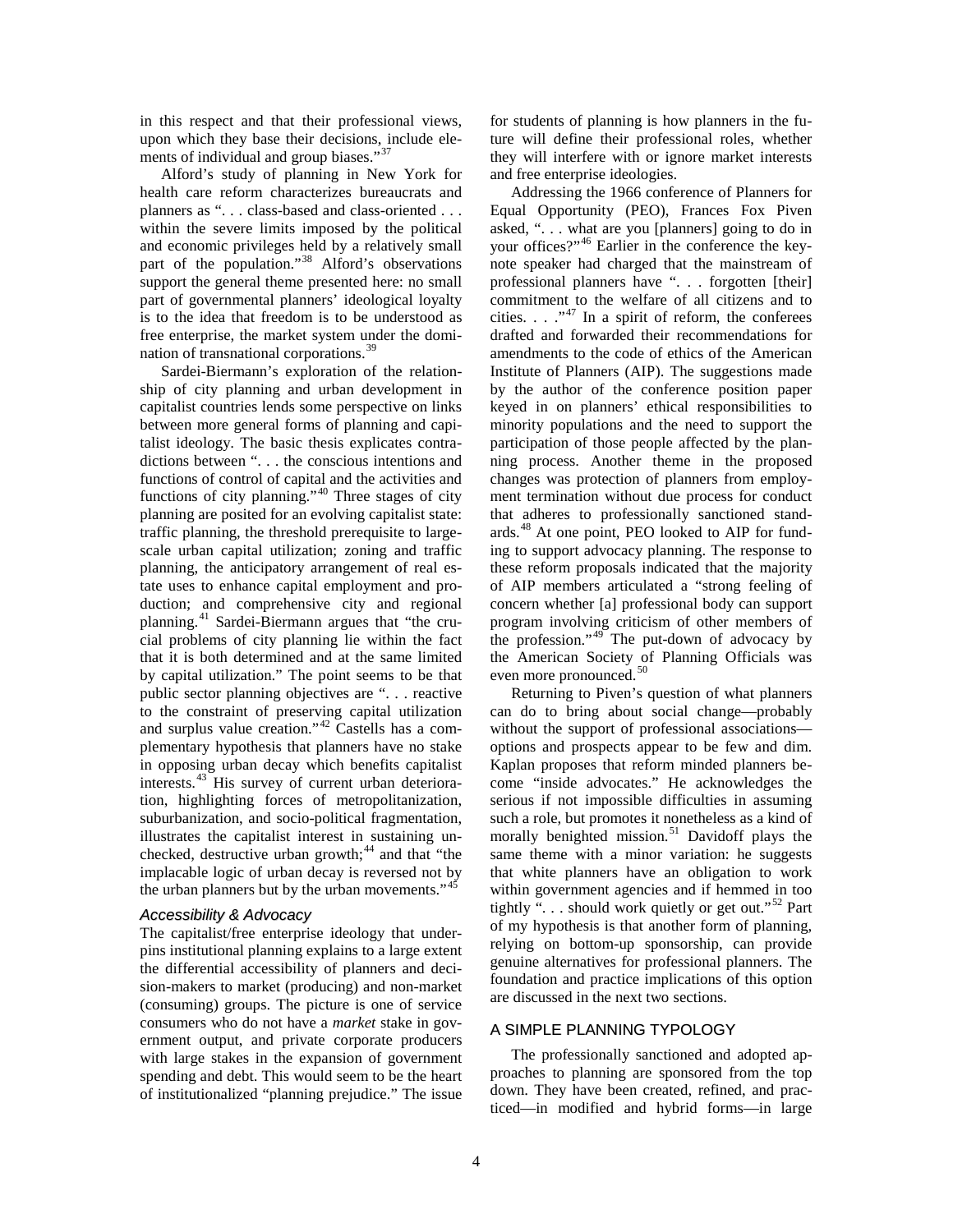measure by bureaucratic functionaries financially sustained through mid-sized to large, centralized, hierarchical public and non-profit institutions. The mutually shared theme of their overall enterprise, one they fraternally dispute, is *technique*, not simply formal analytical or quantitative methods, but a professional technology that encompasses the gamut of organizational and group processes inherent in policy development. Kahn's characterization seems a good one: ". . . planning is policy choice and programming in the light of facts, projections, and application of values."<sup>[53](#page-13-37)</sup>

More than one writer has commented on the transfer of public policy formulation from politics to bureaucratic expertise.<sup>[54](#page-13-38)</sup> The implicit assumption of top-down-sponsored bureaucratic planning is that "efficiency," "coordination," etc., are technical rather than political problems, in the main to be solved by refining and re-deploying expertise instead of rearranging institutions and relations of power. In this vein are proposals to further decentralize (read enlarge) bureaucracies in response to criticisms of inefficiency and unresponsiveness. Banfield's vision of a decentralizing trend, with lower-level units becoming problem specialists under high-level control, aims in this direction.<sup>[55](#page-13-39)</sup> The rhetoric of these schemes is "decentralization," "participation," and "devolved power," with bureaucratic, institutional planning cast as the instrument for protecting democratic values, ". . . enhancing capacity and opportunity for participation in community decision-making."<sup>5</sup>

## *Citizen Action/Participation Ideology*

Technical approaches to planning spin off a similar ideology on citizen activity. While ". . . there is no agreement on just how and when citizens . . . ought to be brought into the process," $57$  there is consensus that the process—whatever it may be—should be established and defined from the top down. So we find top-down-sponsored strategies for initiating, directing, molding, manipulating, and sometimes undermining citizen activity directed to policy-making. Rein, for example, sees citizen participation as one of three possible strategies of plan-ning legitimization.<sup>[58](#page-13-42)</sup> The assumption, giving the benefit of the doubt, is that the interests of the sponsoring institution and those of the citizens, particularly their stakes in outcomes, are similar if not identical. Or that the sponsoring institution is a neutral arbiter of competing values and interests. Or that it represents in its officeholders a coalition that reflects all competing interests.[59](#page-13-43)

The contrary ideology rejects the idea that planners' institutions have benign motives, that they are neutral or representative, or that the stakes

of governments and citizens or agencies and clients typically coincide.<sup>[60](#page-13-44)</sup> This latter view is a classbased perspective on citizen activity: top-down definitions of "citizen participation" are discarded in favor of bottom-up "citizen action," a marked shift of emphasis in the process by which the public good is defined and decisions are made about resource allocation. It distinguishes decentralized units that are genuine instruments of polity and ". . . the meaning of the currently popular ideology of participation  $\dots$ , in someone else's plans."<sup>[61](#page-13-45)</sup>

The difference in top-down and bottom-up sponsorship can also be characterized in terms of the tension between speed of action and scope of involvement.<sup>[62](#page-13-46)</sup> The top-down ideology is that expanded participation, a valued objective, occurs at the expense of decision-making speed, which is valued even more.<sup>[63](#page-13-47)</sup> The bottom-up ideology rejects commercially based definitions of efficiency that are tied to speed and accuracy of decisionmaking needed to compete successfully in the marketplace. This market-oriented definition, incidentally, is generally associated with ". . . organizational structure . . . in essence authoritarian; it stresses such key corporate values as authority, hierarchy, and centralized power."<sup>[64](#page-13-48)</sup> The bottomup definition of efficiency replaces decisionmaking speed and accuracy with increased scope of direct but autonomous citizen engagement in the exercise of public power. In this model, "the time required to reach a decision should not be the shortest time required for a small, select group to make the decision, but the amount of time it takes to educate all the members in the meaning of the decision and to *involve them* with understanding in the decision-making process."<sup>[65](#page-13-49)</sup> [Emphasis added.]

Bottom-up sponsorship may also create a bias against decision-making per se, an ideological prejudice rooted in the desire to generally restrain government action, particularly spending and indebtedness. There is an economic rationale for this point of view. Buchanan argues that at the local government level, where the bulk of social services are delivered, there is an increasing need for public jurisdictions to eliminate public bads rather than provide more public goods.<sup>[66](#page-13-50)</sup> His point is that " $\dots$ the current yield [of public goods] at the margin is surely greater from enforcing more effective usage of [existing] facilities than in enlarging the quanti-ties of the facilities. . . ."<sup>[67](#page-13-51)</sup>

#### *Paradox of Devolved Power*

The sponsorship typology identifies different ideologies of power transfer. Arnstein's "ladder of citizen participation" delineates taxonomy useful for purposes of illustration.<sup>[68](#page-13-52)</sup> In what she designates as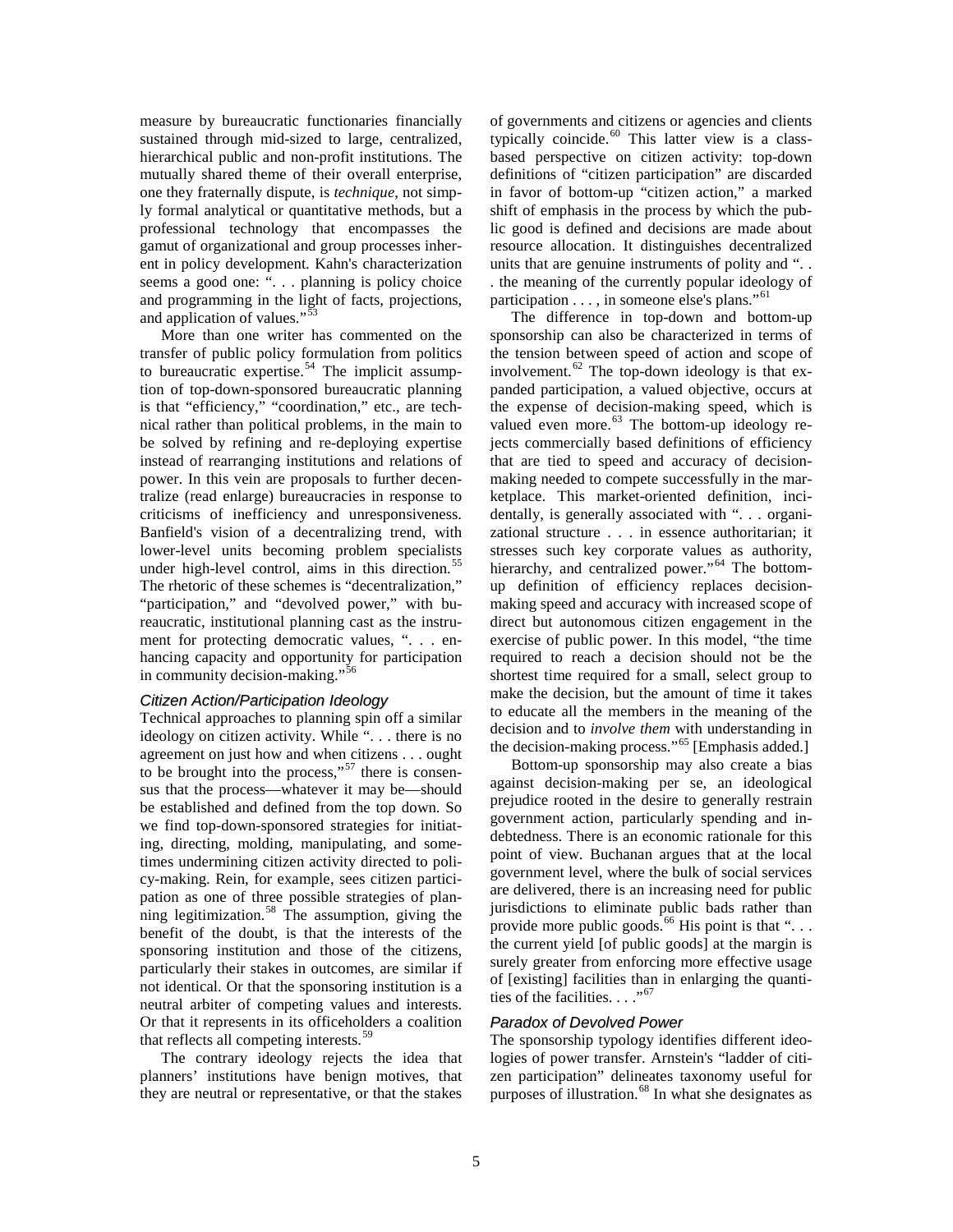"partnership" activity—the lowest ladder rung involving a change in power relations—she observes that, "in most cases where power has come to be shared it was *taken by the citizens*, not given by the city."[69](#page-13-53) One problem in ascribing to planners and their government sponsors the task of structuring organizational entities for citizen activity is the institutional prohibition against devolutionary power transfers. Riedel states that ". . . no one gives up power  $\dots$ ," that so-called shared power is administrative decentralization, ". . . a franchise to perform a limited function in a limited area subject to conditions and terms set by the larger public [jurisdiction]."<sup>[70](#page-13-54)</sup> Findings of studies by Alford and Friedmann provide additional insight into prohibitions against devolutionary power transfers. They indicate that "government agencies serve to insulate dominant interests from political challenge," and that the absence of citizen control over public expenditures is due to the role of private power that wields influence without visible participation. $\frac{71}{2}$  $\frac{71}{2}$  $\frac{71}{2}$ 

The bottom-up/top-down sponsorship typology points to a paradox of devolved power for institutional officeholders and a participation-bind for citizens. On the one hand, urban disintegration and continuing citizen pressure push public officials to create more decentralized mechanisms of participation and service delivery. At the same time, selfinterest and institutional prohibitions constrain them from any substantive devolution of power, such as neighborhood-based taxation, bond issuance, or eminent domain authority. And without direct exercise of public power by the decentralized entities, hoped-for citizen participation to gain "input" or to communicate "output" remains an elusive goal for planners, realized mainly in statements of objectives for public consumption. The participation bind for citizens is that those in the low- to middle-income brackets cannot achieve power without some kind of participation, yet participation is uninviting in the absence of power.

# *Definition of Need vs. Articulation of Demand*

The bottom-up/top-down typology also distinguishes between different *process* definitions for ascertaining the public good, the route by which public officials determine that a particular expenditure pattern best serves the citizenry. Cartwright's proposal that problem definitions are only "images" of the real world, and that such definitions determine solution strategies,  $^{72}$  $^{72}$  $^{72}$  is relevant for examining public good process constructs. My view is that problem-meanings are socially constructed by various *structural* interests, so that superordinate and subordinate groups tend to produce different sets of social meanings for the same situations and circumstances.[73](#page-13-57)

Top-down-sponsored planning defines public good in terms of *need*. Bradshaw outlines four approaches to determining social needs: normative an expert definition based on a professional standard designed to enhance the quality of life; felt need—the thing to be satisfied is translated into *want* through survey measurement; comparative need—differentials in service determine need, with those exhibiting pathology and receiving less service defined as needy; and expressed need— waiting lists are the accepted manifestation.<sup>[74](#page-13-58)</sup> Thayer contends that all four of these approaches contain normative elements. He notes the effect of service availability in structuring expectations and thus expressions of need. He denies that waiting lists are reliable indicators. And he describes the problematic quality of expressed need, given its reliance on the existence of public knowledge about services and on consumer confidence in making requests for service.<sup>[75](#page-13-59)</sup> A more economically oriented critique is that relying on "instances of use" also ignores spillovers<sup>[76](#page-13-60)</sup> that are endemic to public sector activities.<sup>[77](#page-13-61)</sup>

| <b>Characteristic</b> | <b>Top-Down</b>         | <b>Bottom-Up</b>        |
|-----------------------|-------------------------|-------------------------|
| Funding               | Public sector, taxes;   | Mass-based canvass-     |
| <b>Sources</b>        | private sector, corpo-  | ing, membership         |
|                       | rate income             | dues, special events,   |
|                       |                         | government and          |
|                       |                         | foundation grants       |
| Organizational        | Established, central-   | "Grassroots," decen-    |
| Context               | ized, bureaucratic      | tralized, nonhierar-    |
|                       | institution             | chical association      |
| Ideological           | Planning profession,    | Social community        |
| <i>Origins</i>        | politicians, and        |                         |
|                       | vested interests        |                         |
| <b>Public Good</b>    | Definition of needs     | Articulation of de-     |
| Definition            |                         | mands                   |
| <b>Ongoing</b>        | Generating rational     | Maximizing citizen      |
| Priority              | policy choices, in-     | engagement in politi-   |
|                       | cremental decisions     | cal decision-making     |
| <b>Action Style</b>   | Analytical, consen-     | Competition, con-       |
|                       | sus-building            | flict, negotiation,     |
|                       |                         | cooperation             |
| Efficiency            | Decision-making         | Scope of citizen        |
| Definition            | speed and accuracy      | engagement in exer-     |
|                       |                         | cise of public power    |
| Planner's             | Citizens provide        | Planners provide        |
| Relation to           | advisory input to       | advisory input to       |
| Citizens              | planners                | citizens                |
| Planner's             | Planners are on the     | Planners are on the     |
| Relation to           | output side of politi-  | input side of political |
| Politicians           | cal decision-making     | decision-making         |
| Outcome               | Policy change with-     | Institutional change    |
| Orientation           | out affecting relations | in relations of power   |
|                       | of power                | and reallocation of     |
|                       |                         | resources               |

My view is that a definitional problem exists here. All four approaches to need are necessarily normative in that they represent variations in a topdown-sponsored planning process. The first prob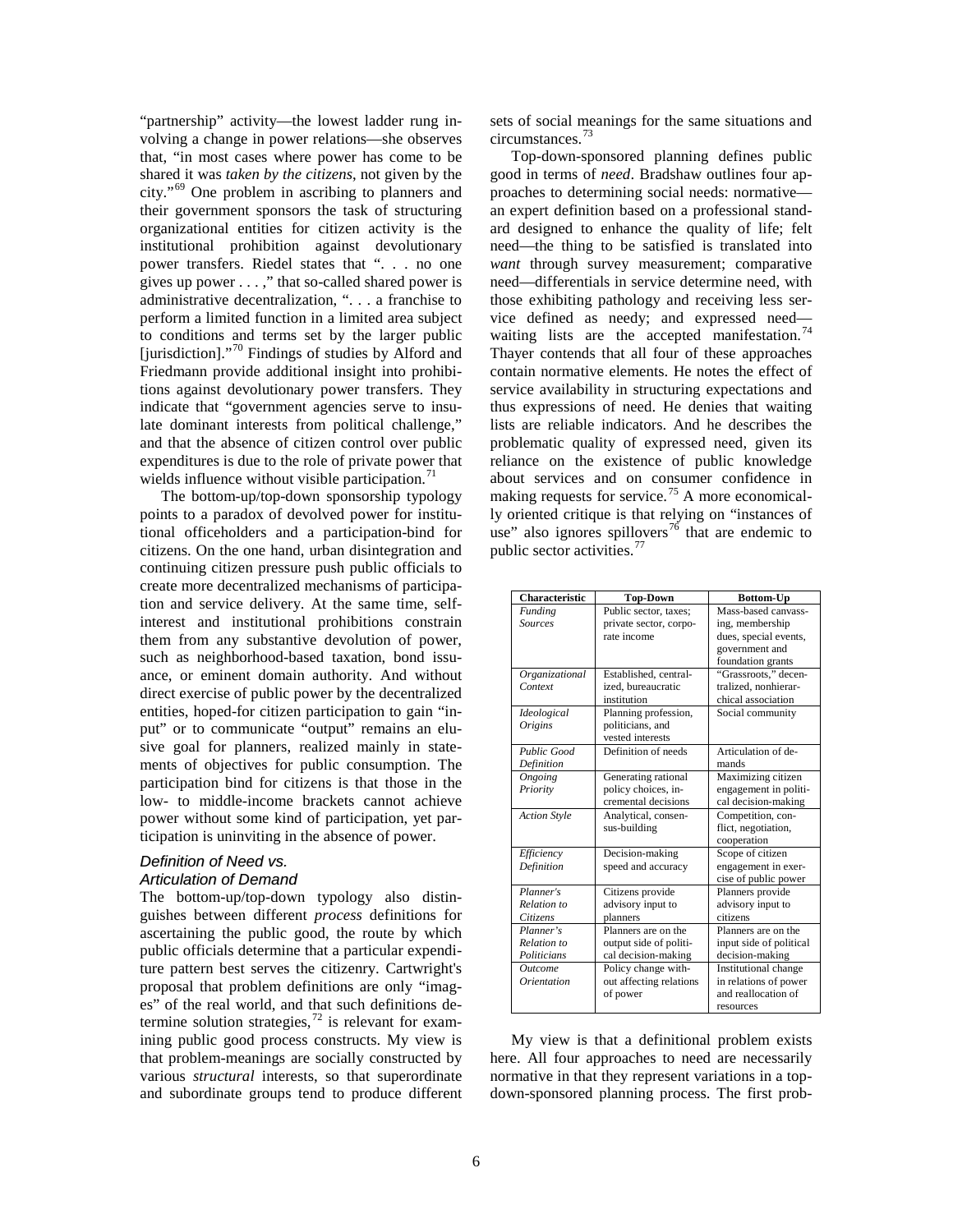lem is that all four approaches preclude decisionmaking by consumers on priorities for large expenditure categories or the overall pattern of budget appropriations. In effect, while a citizen may be surveyed for preferences on a group of services, one particular service, or a sub-category of service—for example, social services in general, mental health services, and marriage counseling—there is no prospect for determining whether the citizen would prefer greater spending (or less) on parks and recreation at the expense of mental health programs, and no prospect of binding political decision-makers to the survey results. My conclusion is that all top-down schemes utilizing technical means to assess citizen preferences about resource allocation priorities are normative by virtue of limiting the range of choice and the commitment to application of results.

The implicitly normative character of needbased definitions of public good is confirmed insofar as they preclude withdrawal or diversion of financial resources from the planningadministrative bureaucracy itself, despite its consumption of 25 to 40 percent of the total pool of resources. And they are normative, too, insofar as they preclude initiatives for institutional change rather than policy generation. Goodman observes that "if those who already control the economy and the government were willing to share power, then of course the problem would be one of . . . arguing the needs of different interest groups."<sup>[78](#page-13-62)</sup>

The bottom-up counterpart to definition of need is articulation of *demand*. Rooted in economics, demand is ". . . all instances in which households act, voluntarily or under constraint, to *cause* a local public service to be performed.<sup>[79](#page-13-63)</sup> [Emphasis added.] There is a shift to the issue of "... under what conditions it will be possible for the membership of a community to articulate its true needs and freely form a collective idea of its preferences.  $\ldots$ ."<sup>[80](#page-13-64)</sup> The current economic view is that demand for public goods is mediated through the political system, notwithstanding that ". . . an optimal political deci-sion-making process has not yet been devised."<sup>[81](#page-13-65)</sup> The demand dilemma is that while public good is defined as commonality of individual preferences, there is no mechanism in a non-market (government) system to assess the aggregated preferences except through the political process.<sup>[82](#page-13-29)</sup>

The classical political model in analysis of economic demand for public goods and services pictures government as a "quasi-market," with electoral activity assumed to be the connection between individual preferences and the provision of services.[83](#page-13-30) The assumption is that

politicians present tax and expenditures options to voters so as to maximize the vote they receive. In this search for political support they will discover the preferences of consumers, innovations in service, and tax alternatives, and they will be motivated to maximize the sum of fiscal surpluses (benefits minus costs) going to the citizenry.[84](#page-13-31)

Another political model for economic demand casts the public jurisdiction as ". . . a coalition of blocs that cooperate in order to provide public goods."[85](#page-13-32) The coalition may or may not represent all interest groups.

Economists commonly reject as inadequate all political models for articulating demand.<sup>[86](#page-13-33)</sup> Bish and Warren claim that "at-large elections, the absence of mass-controlled urban political parties and the failure to develop a social infrastructure usable for public action have greatly reduced the ability of residents to communicate more than the grossest preferences to elected officials."[87](#page-13-34) Reiss proposes that civic accountability rests on questionable assumptions about American political institutions: that representatives can be called to account via the electoral process for the conduct of public employees, that every jurisdiction has accessible mechanisms that equitably resolve citizen complaints, and that public employees are generally responsive to the public.<sup>[88](#page-13-66)</sup> Reiss registers disbelief about claims of political equity; he also states that the issue is ". . . not only of responsiveness to *complaints about* service but to *demands for* service. . . .<sup>[89](#page-13-67)</sup>

At least one proposal has been made to alleviate the political obstacles that undermine articulation of demand for public goods and services. Bish and Warren state that such demands are "likely to be efficiently articulated only by political units of different sizes." They argue that a major defect in the urban political process is "combining the demand and supply functions into one small group the mayor and council." The remedy is ". . . separating demand-articulating units from producing units so that . . . the legal monopoly position of producers can be eliminated."[90](#page-13-35) Bish and Warren, then, would create an authentic governmental "quasi-market" with publicly empowered organizations of various sizes buying and selling goods and services. Competition would be introduced to the public sector: ". . . the producer must measure and cost out . . . production and provide a price to the consumer, produce an amount and quality of goods determined by an independently organized consumer, and keep . . . costs and prices below that of potential competitors.  $\ldots$ <sup>"[91](#page-13-68)</sup>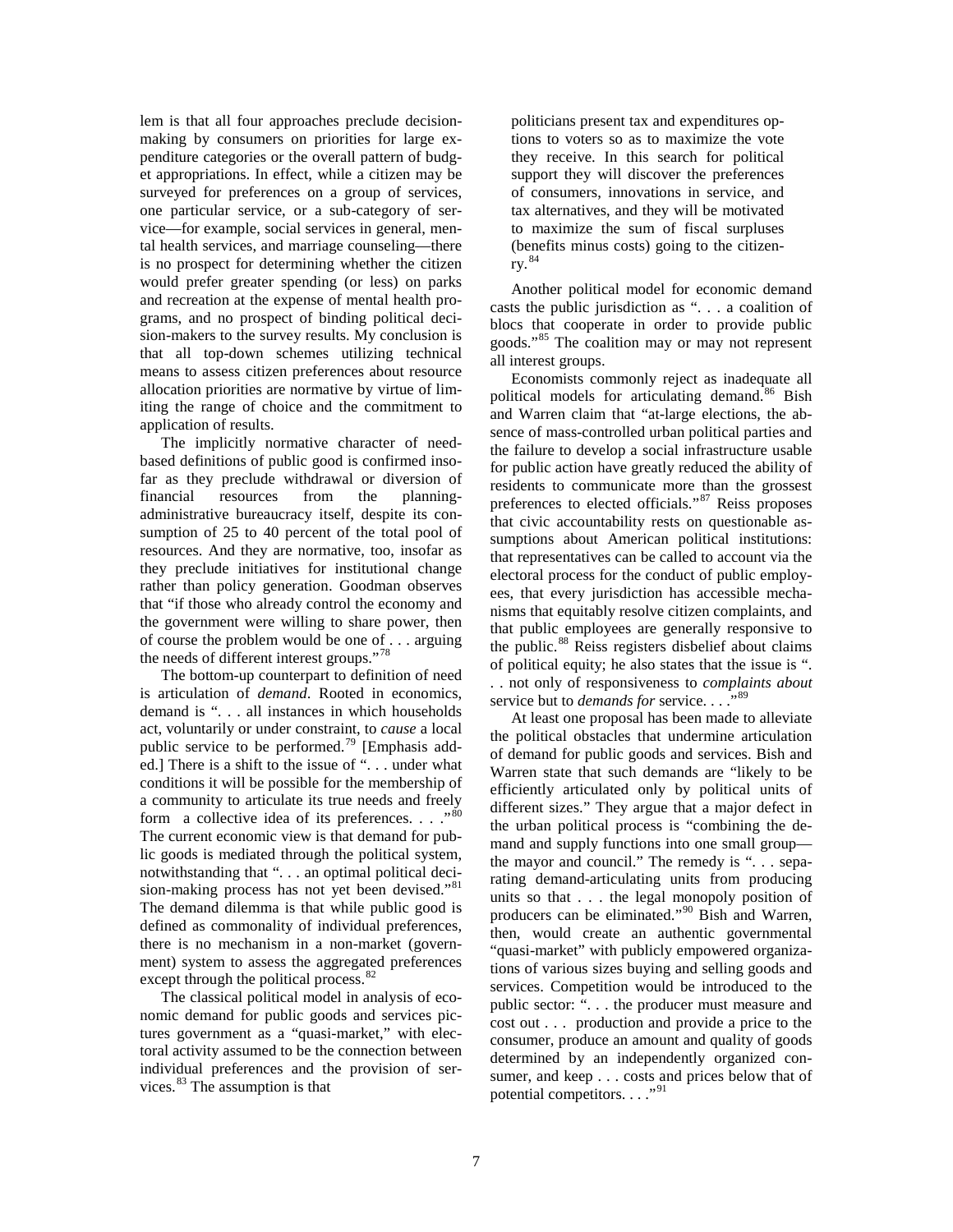To review briefly, three principal features of a bottom-up/top-down sponsorship typology have been identified: citizen action/participation, decision-making efficiency criteria, and process definitions of the public good. Several other characteristics of the typology are treated elsewhere in this paper.

# PLANNING LEGACY OF THE 1960s

It may not be possible to unravel the chickenegg question of which came first, advocacy planners or the idea of plural planning. In either case, these two complementary ideas emerged through the unrest of the 1960s and were the antecedents for the subsequent radical approach to planning. The three nontraditional streams are the elements for synthesis of a democratic form of planning.

The necessity for advocates in planning is founded on the view that planning cannot occur without value commitments,  $92$  and that lowincome, minority, and neighborhood groups cannot expect their interests to be adequately represented by bureaucratic planners. A function of advocacy beyond creating plural plans is to enhance communication between lay and expert worlds. $93$  Planning advocates have been analogized to their legal counterparts. The role is to "defend or prosecute the interests of his clients when he and they together think they need prosecution and/or defense."<sup>[94](#page-13-38)</sup> A distinction is made between "direct advocacy," with a client, and "non-directed advocacy," with a constituency (without a contractual relationship).  $95$ 

Another perspective on advocacy was proposed at the 1968 PEO conference. Davidoff defined the main issue as ". . . who is to control—the blacks in the community or the white professional. . . ." His opinion was that planners should not advocate but instead act as resources.<sup>[96](#page-13-71)</sup> The majority of participants rejected advocacy "for" or even "on behalf of" minorities that were not represented. $97$  The non-advocating advocate in one conception provides a ". . . technical framework . . . defining the terms in which the problems will be thought about.  $\ldots$ <sup>[98](#page-13-39)</sup>

Planning advocates have a broad practice. Their services include legal assistance, help in negotiating regulations, and appearing before public offi-cials on behalf of client groups.<sup>[99](#page-13-40)</sup> Advocates typically contribute their skills to help community groups prepare alternative plans. Several participants at the 1968 PEO conference suggested that planners should place more emphasis on legislative advocacy, lobbying on behalf of client groups.<sup>[100](#page-13-41)</sup> Advocacy planning also incorporates an organizing component. PEO president Thabit repeated the call for planners to ". . . create coalitions with tenants'

organizations, civil rights and black power groups, and other professionals. . . ."<sup>[101](#page-13-73)</sup>

Advocacy planning is inherently plural. The work of planning advocates is nearly always directed to the creation of alternative, community-based plans.<sup>[102](#page-13-42)</sup> The commitment to plural planning stems in part from an ideological conviction that the "unitary plan" of the centralized agency is de-structive to democratic values.<sup>[103](#page-13-74)</sup> Plural planning is value-laden, never ideologically neutral.<sup>[104](#page-13-75)</sup> As Kaplan puts it, "one set of facts can suggest different conclusions to different planners, while decisions as to amend or exclude facts often stem from one's value perspectives and lead to less than a complete exploration of alternatives."<sup>[105](#page-13-43)</sup>

Agency-based proponents of plural planning have set out several objectives of this approach. Some of the more important ones include relating demands on resources in a way that is responsive to changing needs, initiating discovery of new and "potentially controversial" services and organizations, adopting and implementing new priorities, and establishing constructive models for resolving conflict.<sup>[106](#page-13-76)</sup> Apart from broad social and political goals, the benefits of the plural approach are said to include removing the burden of providing alternatives from public agencies, forcing public planning entities to compete with other groups for political support, and creating opportunities for critics of the establishment to present constructive initiatives instead of negative reactions.<sup>[107](#page-13-44)</sup>

Two types of criticism are leveled at advocacyplural planning. From one quarter, the charge is that it will bring about unnecessary and unseemly professional conflict by transforming planning into an adversary proceeding.<sup>[108](#page-13-45)</sup> Criticism from the opposite direction is that "while it is helpful [for powerless citizens] to have a voice, its existence doesn't in any way imply it will be heard. . . ." The theme is that dissent without power is "unheard and unheeded," and may in fact be destructive by draining off energy that could be used to build power-directed community organizations.[109](#page-13-77) A related criticism of advocacy planning and citizen participation is that they represent a further refinement of social control mechanisms, ". . . allowing the poor to administer their own state of dependency"—without any change in the distribution of resources or arrangements of power.<sup>[110](#page-13-78)</sup> Goodman calls advocacy planning a "dead-end." He cites as a typical experience, three years of stalling and delaying tactics by city officials after they had made a written agreement to build relocation housing.<sup>[111](#page-13-79)</sup> His analysis is that "pluralist mechanisms" cannot cure the problem of undemocratic capitalism be-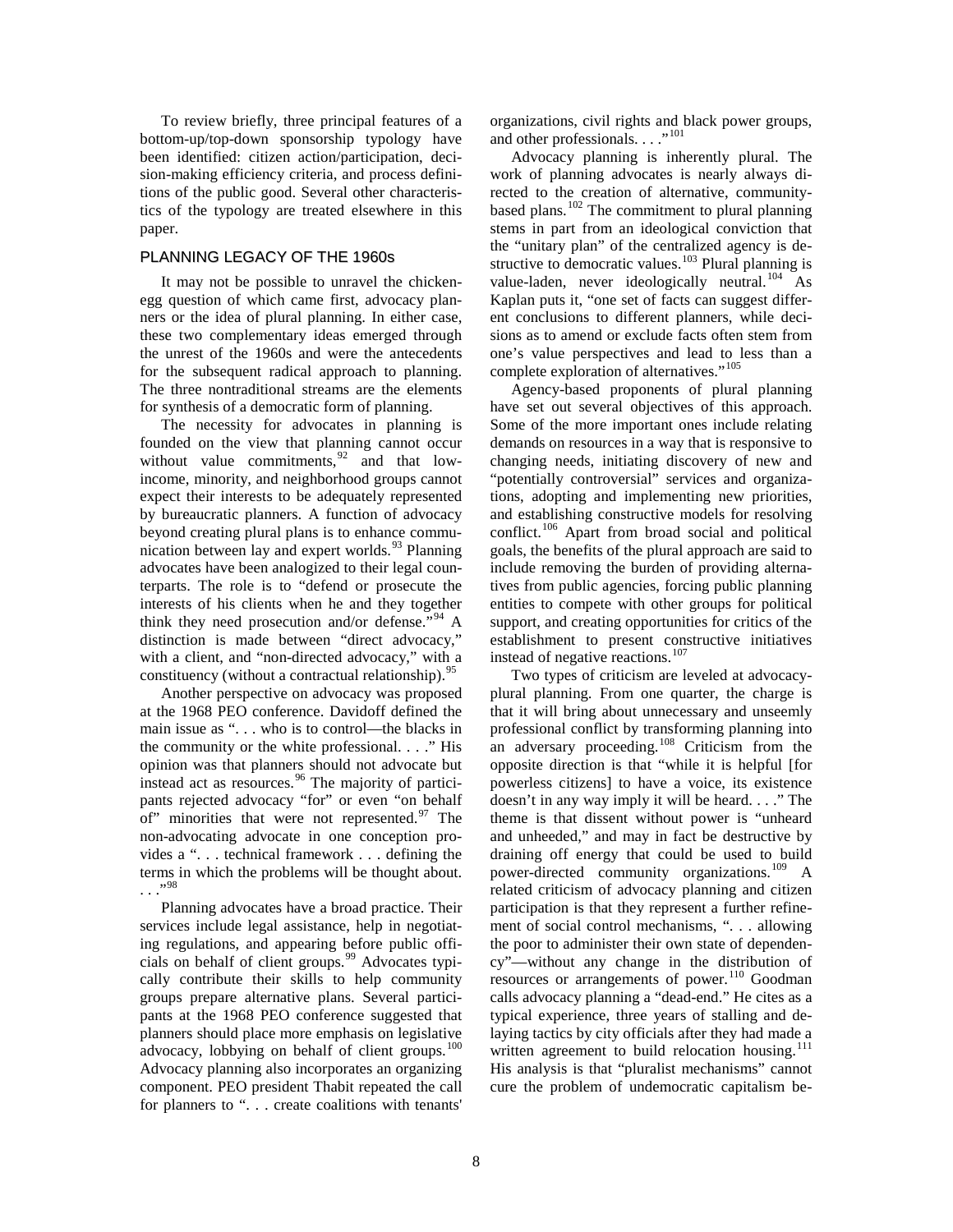cause they have no leverage against the powerful alliance of politicians, planners, and industry. $112$ 

Davidoff is one of a few planners who ask, "who will pay for plural planning?" He offers the hope that if the idea "makes sense," foundations or government may provide funding. He was aware at the time, however, that such support was likely only ". . . if plural planning were seen, not as a means of combating renewal plans, but as an incentive to local renewal agencies to prepare better plans."[113](#page-13-81) Looking back to this period of the 1960s, there appears to be a consistent lack of concentration on paying the advocate's bill. Throughout 68 pages of conference proceedings for the 1968 PEO annual meeting, mention of financial support is limited to one three-line entry: "[Local PEO groups may] get operating funds by showing foundations the potentials of PEO action, it was urged; use foundation directories to uncover sources. Dissem-inate results to other chapters."<sup>[114](#page-13-46)</sup>

The arguments and demands of Black caucus members at the 1968 PEO conference were precursors to the radical planning approach. Their claim was that ". . . PEO cannot define its role vis-à-vis the Black community, only the community can tell PEO its role."<sup>[115](#page-13-47)</sup> The radical model, then, took the leading edge of planning beyond advocacy to the issue of bottom-up initiated citizen planning action. The background of this change for some practitioners doubtlessly grew out of their advocacy experience. In part, it reflected a conviction that American political activity is not democratic,  $116$  and a widely accepted conclusion that "... militant social action directed toward changing the political power structure requires organizational independence and autonomy on the part of the action group."[117](#page-13-48)

The radical approach impacted substantially on the role definition for planners. The main thrust involved a shift in loyalty from the needs of professional community to those of social community. Planners were to dispense with their outside expert roles and participate instead in their own communi-ties,<sup>[118](#page-13-49)</sup> becoming ". . . nonprofessional professionals . . . [not] one who owes as much or more to the profession as to the people."[119](#page-13-50) Radical planners took up "guerrilla architecture," a direct action style common to protest organizations, with bureaucratic obstruction as the main target. Strategies included expropriating public or private property for alternative uses and designing and building new community facilities to circumvent institutional delaying tactics. $120$ 

Radical planners go beyond technical definitions to a broader conception of planning ". . . as a generic human process in which all should actively participate . . . [with] equal opportunity by virtue of equal authority."<sup>[121](#page-13-51)</sup> The strategy is a remedy for politically grounded defects in planning,[122](#page-13-52) with planners responsible for organizing participatory mechanisms as well as lending technical support. [123](#page-13-84)

#### PLANNING IN THE DEMOCRATIC FORM

The planning legacy of the 1960s—the efforts of advocacy, plural, and radical planners—laid the cornerstones for democratic planning. The accumulated and continuing experiences of these professionals who depart from traditional planning practice are translated here into a conceptual abstraction, the democratic *form*. In effect, the legacy has two facets: one reflects the ongoing practical experiences of planners; the other conveys an abstract formulation of those experiences.

The democratic form for planning is an ideologically self-conscious strategy to rectify three shortcomings of the existing planning enterprise: the failure of political representation for citizens in the low- to middle-income brackets, the absence of other politically viable mechanisms for articulation of their demands, and the organizational and ideological biases of planners in centralized public and non-profit institutions. The centerpiece of this bottom-up conception is decentralized sponsorship. As one citizen told the head of Boston's redevelopment agency, ". . . neighborhoods should be able to choose their own planners and . . . that . . . would make planning more democratic."<sup>[124](#page-13-53)</sup>

To plan in the democratic form is to establish functions of the activity by sinking roots among the clientele; in effect, linking the characteristics of planning functionaries, their roles and statuses, to user demand rather than super-agency mandates.<sup>[125](#page-13-54)</sup> Lay people rather than bureaucratic institutions should also establish definitions of social problems. It may, however, be expected—as Hawkins warns as he cites Ostrom—that "a democratic theory of administration will not be preoccupied with simplicity, neatness, and symmetry, but with diversity, variety, and responsiveness to the preferences of constituents."<sup>[126](#page-13-85)</sup>

Kotler sheds some light on the appropriate organizational context for planners working with a democratic form of practice. He maintains that professionals can be helpful in enabling a community to articulate its demands, providing that the planners ". . . work under contract from the neighborhood authority. They must be legally responsible to the community," he argues, "if they are ever to be professionally responsible."<sup>[127](#page-13-86)</sup>

### *Resources for Democratic Planning*

A major roadblock to expanding practice opportunities for bottom-up-sponsored planning in the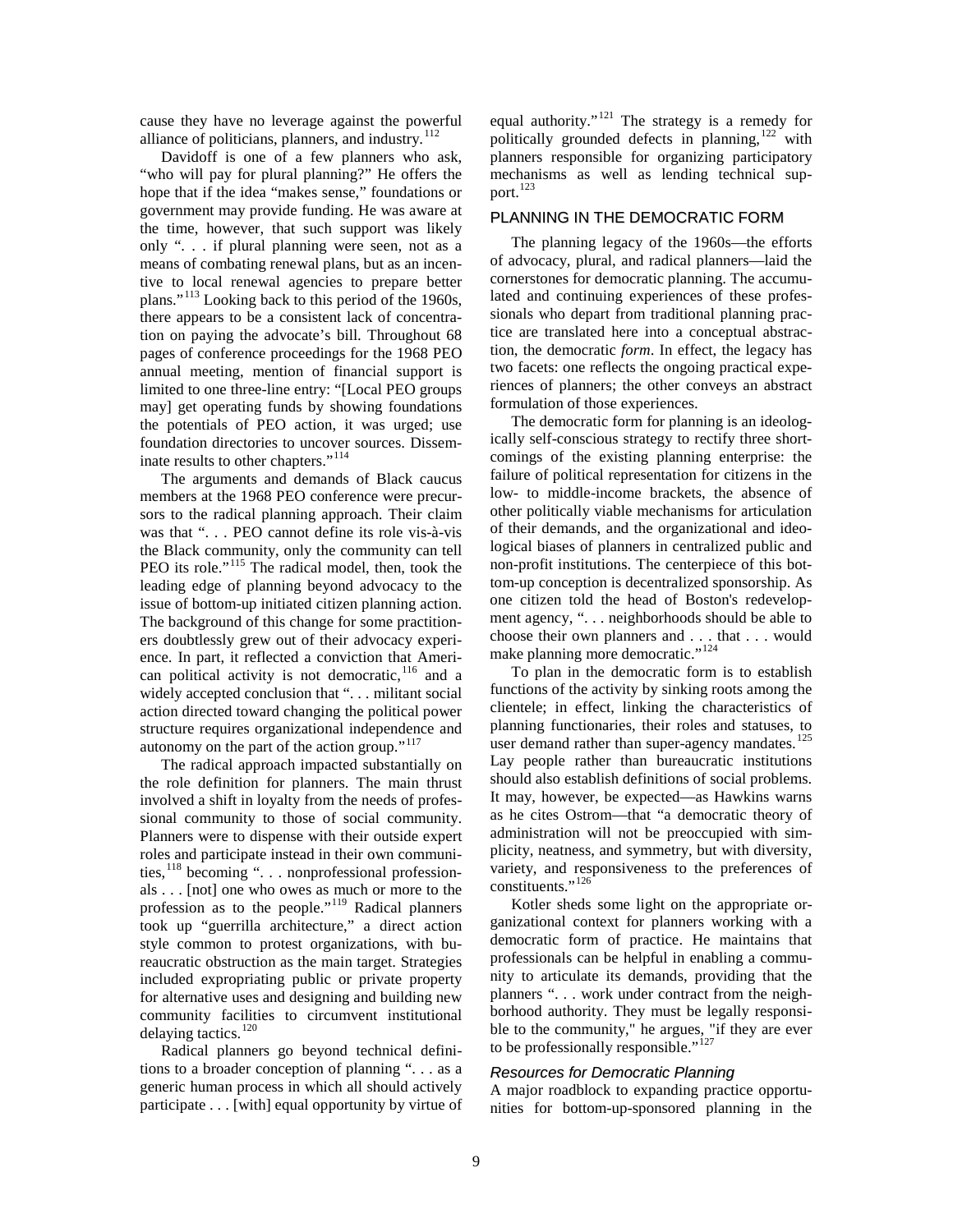democratic form has been the unmet need ". . . to provide resources for local communities to hire professional planning help."[128](#page-13-60) Several developments in the past five years may indicate, however, that the tide has begun to turn and that job opportunities are growing steadily if not quickly for democratically oriented planners.

The 1970s were characterized by bottom-upsponsored citizen activity. Perlman's 1976 inperson nationwide survey of grassroots organizations indicates that "the seventies are spawning a plethora of grassroots associations involving local people mobilized on their own behalf around con-crete issues of importance in their communities."<sup>[129](#page-13-87)</sup> Some of the more salient activities she recounts include: National Peoples' Action, a network of neighborhood groups from more than 100 urban areas; ACORN, a multi-state Arkansas-based organization with a membership in the thousands; 45,000 low-income Blacks in Virginia who have formed 50-member "conferences," which in turn elect representatives to countywide assemblies; Citizens Action League in California, Fair Share in Massachusetts, Carolina Action, and several other statewide organizations; and a list much too long to include here.

The commonality of the seventies groups surveyed by Perlman is that "they are independent community-based membership organizations (or coalitions of such organizations). . . , not nationally based organizations with community chapters such as NAACP or League of Women Voters; nor . . . advocacy organizations such as Nader groups, legal aid, or advocacy planners which act on the behalf of others."<sup>[130](#page-13-61)</sup>

A major innovation in funding grassroots or-ganizations accounts for much of this growth.<sup>[131](#page-13-88)</sup> Mass-based canvassing, developed in the early 1970s on the pattern of commercial door-to-door sales and solicitation, has produced mainstay financial resources for controversial citizen action associations.<sup>[132](#page-13-62)</sup> Canvassing, however, may be having impact greater than might be apparent by weighing only the income it produces directly. By providing a permanent, dependable income *base*, it potentiates the value of other fundraising strategies—membership dues, special events, and grants from small foundation, which in the past have by themselves been inadequate to ensure organizational survival.

Canvassing and its effect on other sources of income for grassroots organizations have expanded opportunities for planning under decentralized sponsorship. Although Perlman's survey is selective and not a complete inventory of organizations that are planning in the democratic form, her count

reveals a total of more than 250 employees on their rosters alone.

The success of mass-based-by-mail canvassing has created additional opportunities in the broader arena of nonpartisan politics, headed up by organizations such as Common Cause, the Sierra Club, and Public Citizen. These national lobbies with grassroots constituencies—bottom-up sponsored but top-down directed—are raising an estimated \$10 million annually.<sup>[133](#page-13-63)</sup> These organizations are far from perfect representations of planning in the democratic form. Yet, their bottom-up sponsorship ensures the presence of some desirable features associated with the type.

Finally, community development corporations (CDCs) may be less than ideal but still acceptable settings for democratic planning. CDCs are locally initiated and controlled private cooperatives, often in low-income urban areas, for locality-based soci-oeconomic development.<sup>[134](#page-13-64)</sup> By 1975 about 100 CDCs were in operation throughout the country. Seed funding is via federal grants and as of June 30, 1973, more than \$130 million had been awarded through the Special Impact Program under Title I-D of the 1967 Economic Opportunity Act.<sup>[135](#page-13-25)</sup> CDCs are stretched into the democratic form despite their reliance on federal support because many are operating successful, income-producing enterprises that are headed toward independence. It is not possible to determine the extent of job opportunities created for planners by CDCs, but information presented by Yin and Yates on eight of these organizations showed that approximately one thousand jobs of all types were generated direct- $\mathrm{lv.}^{136}$  $\mathrm{lv.}^{136}$  $\mathrm{lv.}^{136}$ 

Democratic planning is hardly to be denied: professional planners are *doing it*. Decentralized sponsorship has produced professional quality plans and sustained citizens in the low- to middleincome brackets in direct engagement with the exercise of public power. $137$  The question, then, is whether a fragment of the planning profession in a relatively small number of nontraditional settings can continue and expand their experience so as to refine and consolidate a workable *form* and attract newly trained professional colleagues to it. This prospect hinges on the potential for growth of mass-based fundraising.

Beyond door-to-door and by-mail canvassing, there are a number of promising yet untried or unproven incipient fundraising technologies. The "intra-bank transfer" awaits serious grassroots developmental efforts. The idea is a check-off type of dues plan centered on the organization member's bank rather than workplace. A member with a checking or savings account would instruct the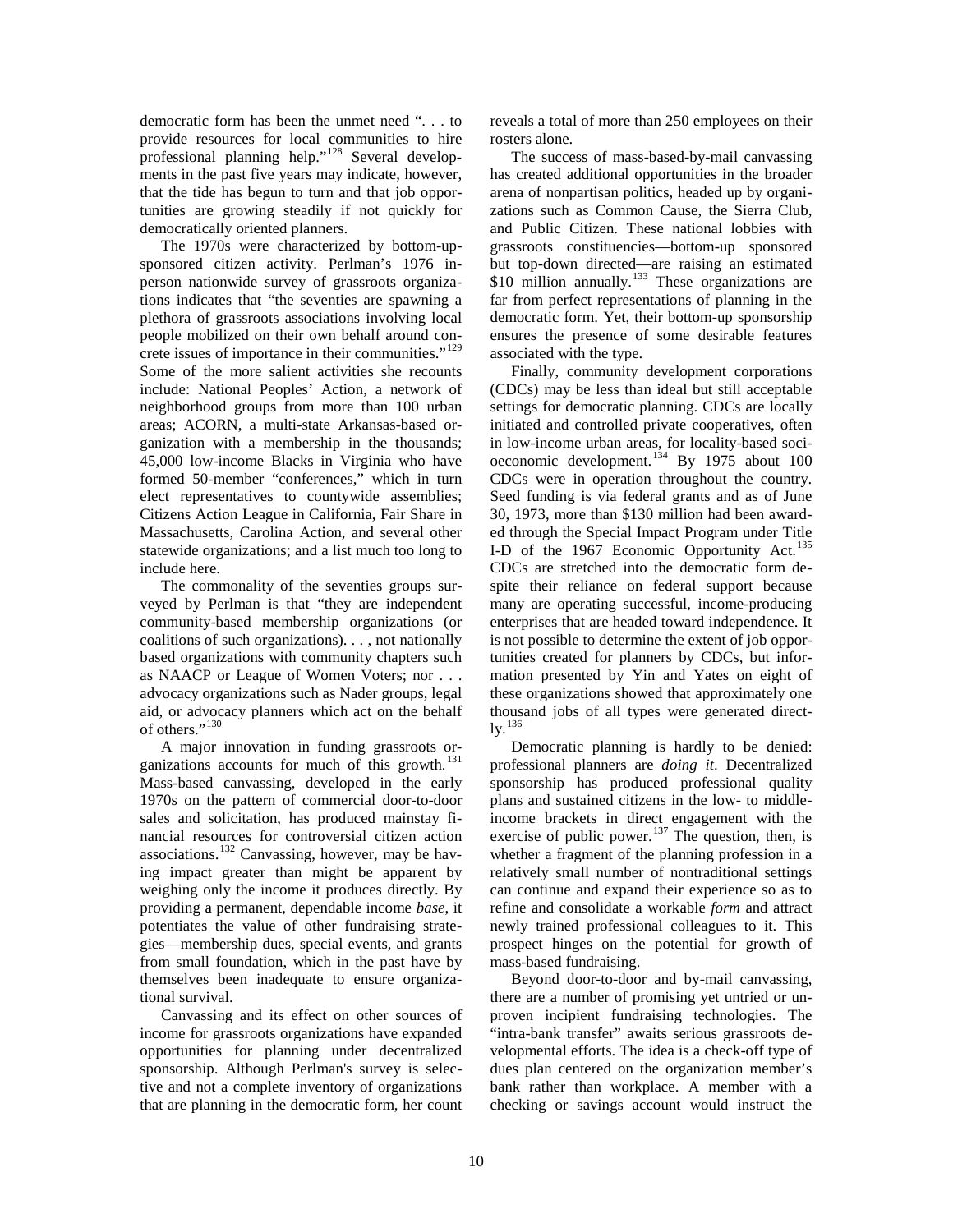bank to regularly transfer funds to the organization's account. Creation of small-scale public jurisdictions with taxing authority is another option for decentralized sponsorship. Small communities near Fresno and Isla Vista, California are attempting this strategy.<sup>[138](#page-13-28)</sup> Enterprise based on middle-level

technology may be the most futuristic of all strategies for decentralized sponsorship of planning. Community organizers and democratic social planners in coming years will test and then adopt or reject these strategies—and no doubt dream up new ones for their successors.

<sup>2</sup> Alfred J. Kahn, *Theory and Practice of Social Planning* (New York: Russell Sage Foundation, 1969), p. 16.<br><sup>3</sup> David E. Berry, "The transfer of planning theories to health planning practice," *Policy Sciences*, 5:343-6

 $\overline{a}$ 

 $^6$  Stanley Wenocur, "A pluralistic planning model for United Way organizations," Social Service Review, 50(4):586-600 (December 1976), p. 586.

 $23$  Ibid., p. 16.

<sup>24</sup> Kahn, Ch. 1.

<sup>25</sup> Roland L. Warren, "The interaction of community decision organizations: some basic concepts and needed research," *Social Service Review*, 41(3):261-70 (September 1967), pp. 265-6.

<sup>26</sup> Ecklein and Lauffer, p. 220.

<sup>27</sup> Ralph M. Kramer, "The influence of sponsorship, professionalism and the civic culture on the theory and practice of community development," *International Review of Community Development*, 25-26:221-36 (1971), p. 222.

 $^{28}$  Ibid., p. 221.<br> $^{29}$  Ibid., p 229.

<sup>30</sup> Ibid., p. 222.

<sup>31</sup> Ralph M. Kramer, *The Voluntary Service Agency in Israel* (Berkeley: Institute of International Studies, University of California, 1976), p. 28.

<sup>32</sup> Richard S. Bolan, "Mapping the planning theory terrain," *Urban and Social Change Review*, 8(2):35-45 (Summer 1975), p. 35.

<sup>33</sup> Richard A. Cloward and Frances Fox Piven, "The acquiescence of social work," Society, 14(2):55-63 (January/February 1977), p. 58.

<sup>34</sup> Elliott A. Krause, "Health planning as a managerial ideology," *International Journal of Health Services*, 3(3): 445-63 (1973), p 445 <sup>35</sup> Friedmann, p. 41.

<sup>36</sup> Jiri Musil, "Goal-setting in urban planning: a case study from Czechoslovakia," *Journal of Social Policy*, 1(3):227-44 (July 1972), p 229.

 $37$  Ibid., p. 230.<br> $38$  Alford, p. 264.

<sup>39</sup> Hannah Arendt provides another ideological base in *On Revolution* (New York: Viking Press, 1963, 1965), p. 219. She argues that "wealth and economic well-being . . . were the blessings of this country prior to the Revolution, and that its cause was natural abundance under 'mild government' and neither political freedom nor the unchained, unbridled 'private initiative' of capitalism, which in the absence of natural wealth has led everywhere to unhappiness and mass poverty."

<sup>40</sup> Sabine Sardei-Biermann, "Cities and city planning in capitalist societies: a theoretical approach," *Kapitalistate*, 4-5:125-40 (Summer 1976), p. 125.

<sup>1</sup> Originally written and submitted for SW 253A at the UC Berkeley School of Social Welfare, Winter 1977.

<sup>4</sup> Ibid., p. 347.<br>5 Aaron Wildavsky, "If planning is everything, maybe it's nothing," *Policy Sciences*, 4:127-53 (1973), p. 134.

<sup>7</sup> Wildavsky, p 142.

 $8$  Wenocur, p. 589.

<sup>9</sup> Stephen Grabow and Alan Heskin, "Foundations for a radical concept of planning," *Journal of the American Institute of Planners*, 39(2):106, 108-14 (March 1973), p. 108. <sup>10</sup> Wenocur, p. 588.

 $^{11}$  Ibid., p. 591.<br> $^{12}$  Wildavsky, p. 130.

<sup>&</sup>lt;sup>13</sup> Berry, pp. 348-51.

<sup>&</sup>lt;sup>14</sup> Charles E. Lindblom, "The science of 'muddling through'," *Public Administration Review*, 19:79-88 (Spring 1959), p. 81.

<sup>&</sup>lt;sup>15</sup> Dennis A. Rondinelli, "Urban planning as policy analysis: management of urban change," in (Ralph M. Kramer and Harry Specht, eds.) *Readings in Community Organization Practice*, Second Edition (Englewood Cliffs, NJ: Prentice-Hall, 1975), p. 331

<sup>&</sup>lt;sup>17</sup> Other sources in this vein are Darwin G. Stuart, "Rational urban planning problems and prospects," *Urban Affairs Quarterly*, 5(2):151-82 (December 1969) and John Friedmann, "The future of comprehensive urban planning: a critique," in (Ralph M. Kramer and Harry Specht, eds.) *Readings in Community Organization Practice*, Second Edition (Englewood Cliffs, NJ: Prentice-Hall, 1975), pp 275-88.<br><sup>18</sup> Joan Levin Ecklein and Armand A. Lauffer, *Community Organizers and Social Planners* (New York: John Wiley & Sons, 1972), p.

<sup>218.</sup> <sup>19</sup> John Friedmann, "The institutional context," in (Bertram M. Gross, ed.) *Action Under Planning: The Guidance of Economic Development* (New York: McGraw-Hill, 1967), pp. 32, 34.<br><sup>20</sup> Robert Perlman and Arnold Gurin, *Community Organization and Social Planning* (New York: John Wiley & Sons, 1972), p. 75.

<sup>&</sup>lt;sup>21</sup> Robert R. Alford, *Health Care Politics: Ideological and Interest Group Barriers to Reform* (Chicago: University of Chicago Press, 1975), p. 251.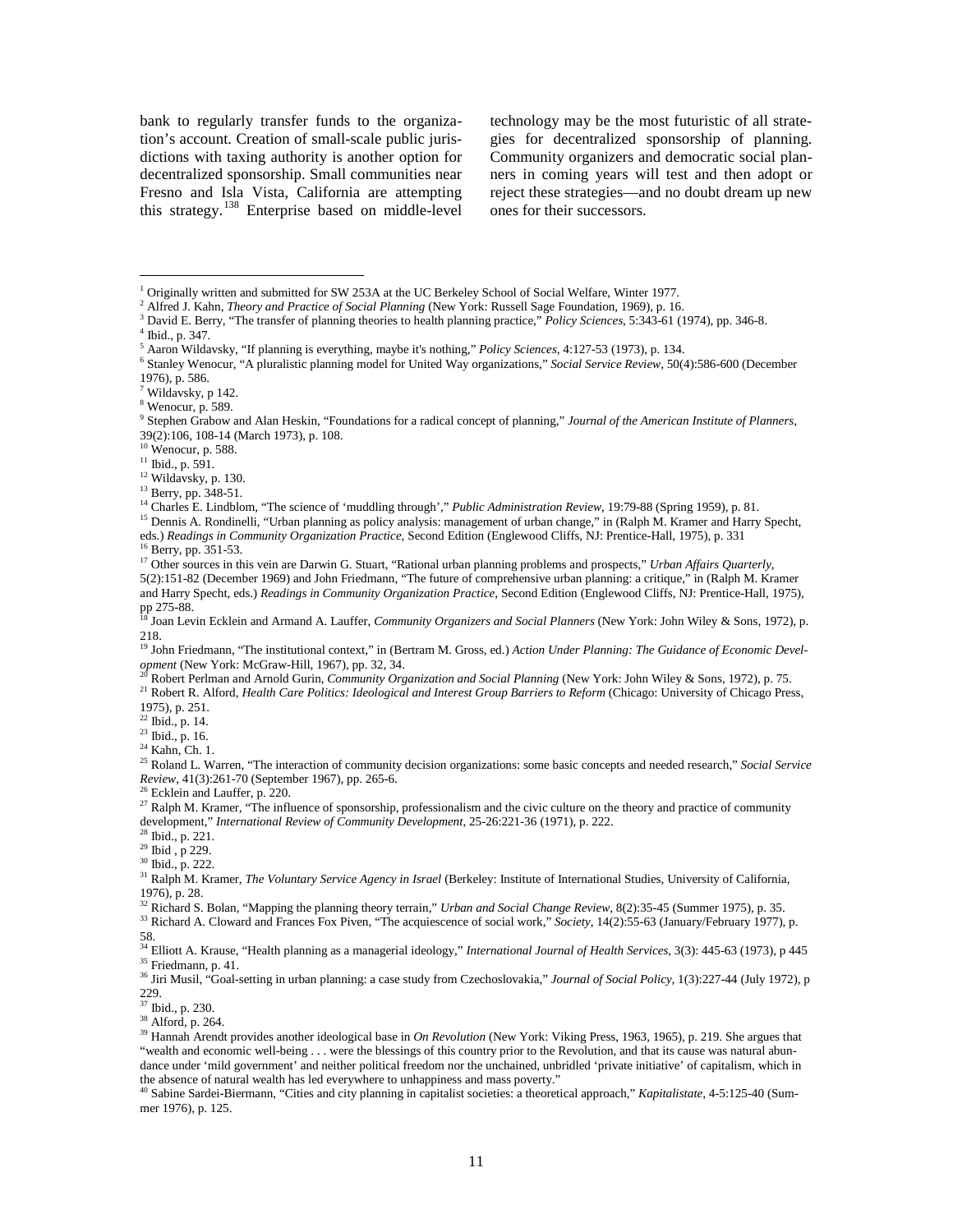<sup>43</sup> Manuel Castells, *The Wild City: An Interpretative Summary of Research and Analyses of the U.S. Urban Crisis* (Santa Cruz, CA: Council for European Studies, September 1975), p 3. Ditto.

 $^{44}$  Ibid., pp. 12, 55-60.<br> $^{45}$  Ibid., p. 61.

 $\overline{a}$ 

<sup>46</sup> Conference proceedings, *Planning Action for Equal Opportunity* (New York: Planners for Equal Opportunity, 1966), p. 11.<br><sup>47</sup> Ibid. p. 6.

<sup>48</sup> Ibid., pp. 29, 30

<span id="page-11-1"></span><span id="page-11-0"></span><sup>49</sup> Conference proceedings, *Urban Crisis = Planning Opportunity* (New York: Planners for Equal Opportunity, 1968), p. 5. <sup>50</sup> The response in part came through Roger Starr, "Advocators or planners?" *ASPO Newsletter*, 33(11):n.p. (December 1967). A member of the ASPO board of directors, Starr characterized PEO's call for advocacy as "praiseworthy." He then proceeded to argue against any form of adversarial planning, claiming it would not help achieve social reforms and represented a backward step in the face of diminished legal adversary practice. He rejected any hint of adversary procedures as ". . . unsuitable . . . to decisions which depend not on equity but on the positive powers of government."

<span id="page-11-4"></span><span id="page-11-3"></span><span id="page-11-2"></span><sup>51</sup> Marshall Kaplan, "The role of the planner in urban areas," in (Hans B.C Spiegel, ed.) *Citizen Participation in Urban Development, Volume II—Cases and Programs* (Washington, DC: Center for Community Affairs, NTL Institute for Applied Behavioral Science, 1969), pp. 261-2.

 $52$  Conference proceedings, 1968, p. 56.<br> $53$  Kahn, p. 17.

<sup>54</sup> Lisa R. Peattie, "Reflections on advocacy planning," in (Hans B.C. Spiegel, ed.) *Citizen Participation in Urban Development, Volume II—Cases and Programs*, p. 37. Peattie cites Harvey Brooks on the movement from polity to expertise. She sees the trend as inevitable and functional in a complex, urban society, but suggests it may involve questions of "equity"—bureaucracy being less accessible for people in the low- to moderate-income groups.<br><sup>55</sup> Educard G, Bertial at the st

<sup>55</sup> Edward C. Banfield, "Three concepts for planners," in *Problems of Management*, p. 614.<br><sup>56</sup> Kahn, p 53.

<sup>56</sup> Kahn, p 53. <sup>57</sup> Ralph M. Kramer and Harry Specht (eds.), *Readings in Community Organization Practice* (Englewood Cliffs, NJ: PrenticeHall, 1969), p. 389.

<sup>58</sup> Martin Rein, "Social planning: the search for legitimacy," in (Ralph M. Kramer.and Harry Specht, eds.) *Readings in Community Organization Practice*, pp. 228-33. Rein argues that directly-democratic forms—the whole range from "input" to "control" types—are but intermediate steps to more representative political structures.

<sup>59</sup> Peter O. Steiner, "The public sector and the public interest," in (Robert H. Haveman and Julius Margolis, eds.) *Public Expenditures and Policy Analysis* (Chicago: Markham, 1970), pp. 46-8.

<sup>60</sup> Cloward and Piven, p. 60.

<sup>61</sup> John Friedmann, *Retracking America, A Theory of Transactive Planning* (Garden City, NY: Anchor Books, 1973), p. xvii. Notwithstanding that he calls attention to the distinction, Friedmann's conception for implementing "transactive" planning seems to consist of a hierarchy of voluntary, advisory associations—in a huge "cellular structure"—mandated by nominal devolved power (p. 196). As if to ensure participation "in someone else's plans," he notes that "the participant style of planning obviously cannot exist without its complement of corporate, policy, and command styles. These will become increasingly important at higher assembly levels, where . commands must be used to deal with hypercritical issues of societal guidance that cannot be left to the looser, more permissive framework of field controls and voluntary compliance" (p. 210).

<sup>62</sup> Anthony Downs, "What this profession really needs is 5 cents worth of irrationality," *Planning* (July 1974), p. 24.

<sup>63</sup> Robert A. Aleshire, "Planning and citizen participation: costs, benefits, and approaches," *Urban Affairs Quarterly*, 5(4):369-93 (June 1970), pp. 372, 374.

<sup>64</sup> Si Kahn, *How People Get Power* (New York: McGraw-Hill, 1970), pp. 47-9.<br><sup>65</sup> Loc. cit.

<sup>66</sup> James M. Buchanan, "Public goods and public bads," in (John R. Crecine, ed.) *Financing the Metropolis, Public Policy in Urban Economics*, Urban Affairs Annual Reviews, Vol. 4 (Beverly Hills, CA: Sage, 1970), p. 52.

<sup>67</sup> Ibid., p. 69.

<sup>68</sup> Sherry R. Arnstein, "A ladder of citizen participation," *Journal of the American Institute of Planners*, 35(4):216-24 (July 1969), p. 217.

<sup>69</sup> Ibid., pp. 222-23.<br><sup>70</sup> James A. Riedel, "Citizen participation: myths and realities," *Public Administration Review*, 3:211-20 (May/June 1972), p. 219.

<sup>71</sup> Robert R. Alford and Roger Friedland, "Political participation and public policy," Annual Review of Sociology, 1:429-79 (1975), pp. 432-3.

<sup>72</sup> Timothy J. Cartwright, "Problems, solutions, and strategies: a contribution to the theory and practice of planning," *Journal of the American Institute of Planners*, :179-87 (May 1973), p. 179.

<sup>74</sup> Jonathan Bradshaw, "The concept of social need," *New Society*, 30:640-3 (March 1972), pp. 640-1.

<sup>75</sup> Richard Thayer, "Measuring need in the social services," *Journal of Economic and Social Administration*, :91-105 pp. 102-3. <sup>76</sup> Spill-overs are the extra-jurisdictional costs and benefits created by the provision of public services, i.e., where citizens in adjacent jurisdictions enjoy the benefits of a service at no cost or are burdened by taxes for which they receive no benefits.

<sup>77</sup> Charles S. Benson and Peter B. Lund, *Neighborhood Distribution of Local Public Services* (Berkeley: Institute of Governmental Studies, University of California, 1969), p. 10.

<sup>78</sup> Robert Goodman, *After the Planners* (New York: Simon & Schuster, 1971), p. 174. 79 Benson and Lund, p. 9.

<sup>80</sup> Amitai Etzioni, "Commentary," *Journal of the American Institute of Planners*, 39(2):107 (March 1973). Etzioni states his sympathy for radical decentralization of planning activity but indicates concern about how small-scale entities would coordinate regional inter-

<sup>41</sup> Ibid., pp. 132-7.

<sup>42</sup> Ibid., p. 138.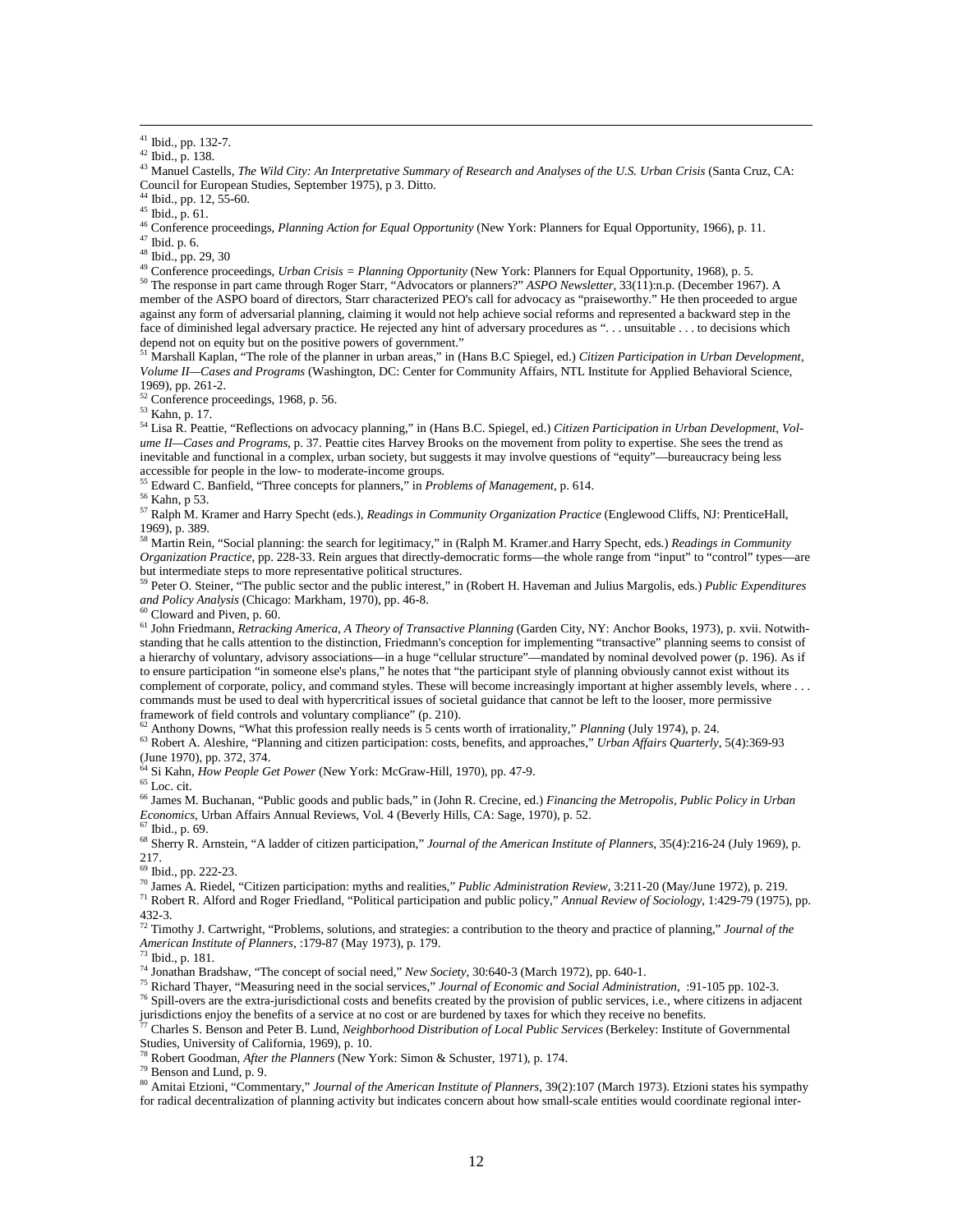<span id="page-12-9"></span><span id="page-12-8"></span><span id="page-12-7"></span><span id="page-12-6"></span><span id="page-12-5"></span><span id="page-12-4"></span><span id="page-12-3"></span><span id="page-12-2"></span><span id="page-12-1"></span><span id="page-12-0"></span> $\overline{a}$ ests. A partial answer may be suggested in the recent action of 20 Vermont town meetings that approved resolutions on the same day to prohibit nuclear power plants and radioactive wastes within their borders. See "Vermonters nix nuke power," *San Francisco Exam-*<sup>81</sup> Julius Margolis, "The demand for urban public services," in (Harvey S. Perloff and Lowdon Wingo, Jr., eds.) *Issues in Urban Economics* (Baltimore: Resources for the Future, Johns Hopkins, 1968), p. 537.<br><sup>82</sup> Ibid., p. 539.  $rac{83}{84}$  Steiner, pp. 46-8.<br> $rac{84}{84}$  Margolis, p. 553. <sup>85</sup> Steiner, loc. cit. <sup>86</sup> Margolis, loc. cit.; Steiner, p. 44. <sup>87</sup> Robert L. Bish and Robert Warren, "Scale and monopoly problems in urban government services," *Urban Affairs Quarterly*, 8(1):97-122 (September 1972), p. 106. <sup>88</sup> Albert J. Reiss, Jr., "Servers and served in service," *Financing the Metropolis, Public Policy in Urban Economics*, Urban Affairs Annual Reviews, Vol. 4 (Beverly Hills, CA: Sage, 1970), pp. 570-1. <sup>89</sup> Ibid., p. 571.  $\frac{90}{91}$  Bish and Warren, pp. 105-9.<br><sup>91</sup> Ibid., p. 109. <sup>92</sup> Paul Davidoff, "Advocacy and pluralism in planning," in (Ralph M. Kramer and Harry Specht, eds.) *Readings in Community Organization Practice*, pp. 439-40.<br><sup>93</sup> Friedmann, 1973, p. 177.<br><sup>94</sup> Kaplan, p. 262. <sup>95</sup> Ibid., p. 264.  $\frac{96}{97}$  Conference proceedings, 1968, p. 56.  $\frac{97}{7}$  Ibid., p. 63.  $\frac{98}{99}$  Peattie, p. 247.<br> $\frac{99}{99}$  Conference proceedings, 1966, p. 8.  $^{100}$  Conference proceedings, 1968, p. 57.  $101$  Conference proceedings, 1966, loc. cit.<br> $102$  Peattie, p. 239.  $103$  Davidoff, p. 440.  $104$  Wenocur, p. 588.<br> $105$  Kaplan, loc. cit.  $106$  Wenocur, p. 594. <sup>107</sup> Davidoff, p. 442.<br><sup>108</sup> Roger Starr, "Advocators or planners," *ASPO Newsletter*, 33(11) (December 1967). <sup>109</sup> Alan S. Kravitz, "Advocacy and beyond," in Planning 1968, Selected papers from the ASPO national planning conference, May 4-9, 1968 (Chicago: American Society of Planning Officials, 1968), p. 41.  $110$  Goodman, p. 172.<br><sup>111</sup> Ibid., p. 22. <sup>112</sup> Ibid., p. 173.<br><sup>113</sup> Davidoff, p. 446.  $114$  Conference proceedings, 1968, p. 67.  $^{115}$  Ibid., p. 39.<br> $^{116}$  Kravitz, p. 42.  $117$  Perlman and Gurin, p. 76. <sup>118</sup> Goodman, p. 181.  $119$  Grabow and Heskin, p. 112.<br> $120$  Goodman, pp. 187-98. <sup>121</sup> Kravitz, p. 44.  $122$  Ibid., pp. 39, 45.<br><sup>123</sup> Ibid., p. 46. <sup>124</sup> Goodman, p. 21. <sup>125</sup> The idea is suggested in somewhat different form by Eliot Friedson in "Specialties without roots: the utilization of new services," *Human Organization*, 18(3):112-16 (Fall 1959), p. 112. <sup>126</sup> Robert B. Hawkins, Jr., "Special districts and urban services," in (Elinor Ostrom, ed.) *The Delivery of Urban Services, Outcomes of Change*, Urban Affairs Annual Reviews, Vol. 10 (Beverly Hills, CA: Sage, 1976), p. 185. 127 Hans B.C. Spiegel (ed.), "How much neighborhood control," Excerpts from hearings before the Subcommittee on Urban Affairs of <sup>127</sup> the Joint Economic Committee, Congress of the United Stiates, 90th Congress, 1st Session—September 27, 28, and October 2, 3, and 4, 1967, in *Citizen Participation in Urban Development, Volume I—Concepts and Issues* (Washington, DC: Center for Community Affairs, NTL Institute for Applied Behavioral Science, 1968), p. 284.

<sup>129</sup> Janice E. Perlman, "Grassrooting the system," *Social Policy*, 7(2):4-20 (September/October 1976), p. 4.

 $^{130}$  Perlman, p. 7.<br> $^{131}$  Ibid., pp. 17-18.

<sup>132</sup> A 5-member canvassing crew, including field manager, *nets* to the organization approximately \$25,000 a year [ca. 1977].

<sup>133</sup> Milton Kotler, "Citizen action: new life for American politics," *The Nation*, 223(14):429-31 (October 30, 1976), p. 429.

<sup>134</sup> Charles Hampden-Turner, *From Poverty to Dignity* (Garden City, NY: Anchor Books, 1975), pp. 125-56.

13